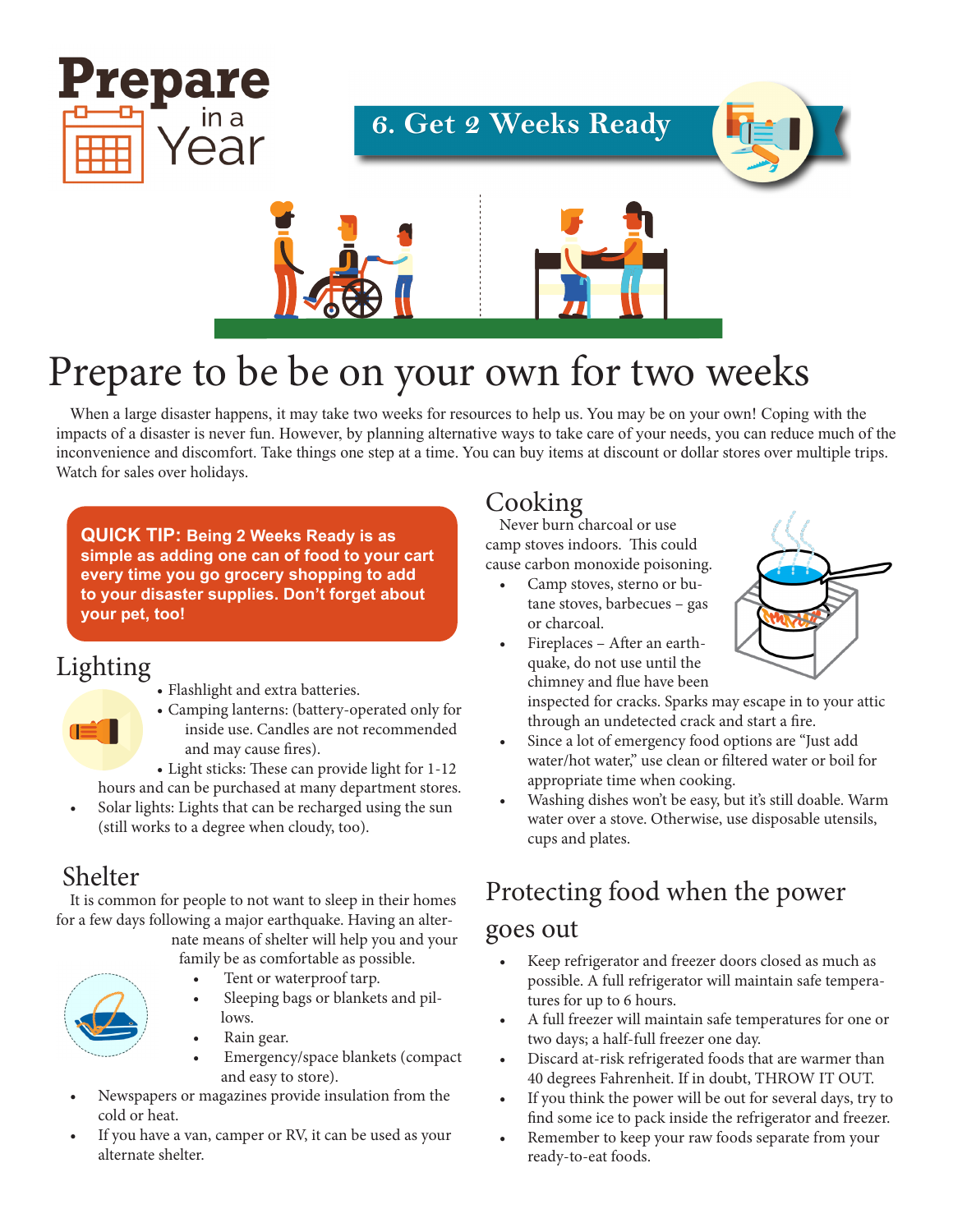

## **REMEMBER! When in doubt, throw it out.**

# When do I save and when do I throw out food?

Refrigerated foods should be safe as long as the power is out no more than a few hours and the doors have been kept closed.

Frozen foods which are still frozen are not a problem.

If potentially hazardous foods are thawed but still have ice crystals you should use them as soon as possible.

# How do I know if the food is unsafe to eat?



 You cannot rely upon appearance or odor. Never taste food to determine its safety. Some foods may

look and smell fine, but if they've been warm

too long, food poisoning bacteria may have grown enough to make you sick.

## What happens when the power comes back on?

Allow time for refrigerators to reach the proper temperature of lower than 40°F before restocking with all fresh foods.

Foods are categorized into groups:

A. Potentially hazardous foods are the most important to know. These include: meats, fish, poultry, dairy products, eggs and egg products, soft cheeses, cooked beans, cooked potatoes, cooked pasta, custards, puddings, etc.

 B. Some food may not be hazardous but the quality may be affected. These include:

# **6. Get 2 Weeks Ready**

salad dressings, mayonnaise, butter, margarine, produce, hard cheeses, etc.

 C. Some foods are safe. These include: carbonated beverages, unopened bottled juices, ketchup, mustard, relishes, jams, peanut butter, barbecue sauces, etc.

## Sanitation

The lack of sanitation facilities following major disasters can quickly create secondary problems unless basic guidelines are fol-

lowed.



 If the water lines are damaged or if damage is suspected do not flush the toilet. Avoid digging holes in the ground. Untreated raw sewage can

pollute fresh ground water supplies. It also attracts flies and promotes the spread of diseases.

Store a large supply of heavy-duty plastic bags, twist ties, disinfectant and toilet paper. A good disinfectant that is easy to use and low cost is a solution of one-part liquid bleach to ten-parts water.

If the toilet is not able to be flushed, it can still be used. This is less stressful for most people than using some other container:

- 1. Remove all the bowl water
- 2. Line bowl with a heavy-duty plastic bag.
- 3. Add a small amount of deodorant or disinfectant.
- 4. Securely tie the bag and dispose of it in a large trash can with a tight-fitting lid. This large trash can should also be lined with a sturdy trash bag.

Portable camp toilets, small trash cans, or sturdy buckets lined with heavy-duty plastic bags can also be used. Those with tight fitting lids are best.

Large plastic bags and toilet paper should be kept at work and in the car for use if you are away from home. These can be wrapped in newspaper in preparation for future disposal.



## **Kit supplies**

Your Grab & Go Kit can be a starter kit for home; add to it to be 2 weeks ready at home.

#### **Food:**

- $\blacktriangleright$ Canned Meats, Fruits, and Vegetables
- $\blacktriangleright$ Canned Juices and Soups
- $\blacktriangleright$ High Energy Foods - Peanut Butter, Granola Bars, Trail Mix
- $\blacktriangleright$ Comfort Foods - Cookies, Hard Candy, etc.
- $\blacktriangleright$ Dry Meats like Beef Sticks and Jerky
- $\blacktriangleright$ Freeze dried "emergency food." Meals Ready to Eat.

### **First Aid Supplies:**

- $\blacktriangleright$ Sterile 4" Adhesive **Bandages**
- $\blacktriangleright$ Sterile 4" x 4" Gauze Pads
- $\blacktriangleright$ 4" Rolled Gauze Bandages
- $\blacktriangleright$ Large Triangular Bandages
- $\blacktriangleright$ Butterfly Bandages
- $\blacktriangleright$ Adhesive Tape
- $\blacktriangleright$ Scissors & Tweezers
- $\blacktriangleright$ Moistened Towelettes
- $\blacktriangleright$ Bar Soap
- $\blacktriangleright$ Latex Gloves
- $\blacktriangleright$ Aspirin
- $\blacktriangleright$ Antacid
- $\blacktriangleright$ Anti-Diarrhea Medication
- $\blacktriangleright$ Instant Cold Packs
- $\blacktriangleright$ Antibiotic ointment to dress wounds
- $\blacktriangleright$ Safety pins
- $\blacktriangleright$ Needle & Thread
- $\blacktriangleright$ Sanitary Supplies
- $\blacktriangleright$ Splinting Materials